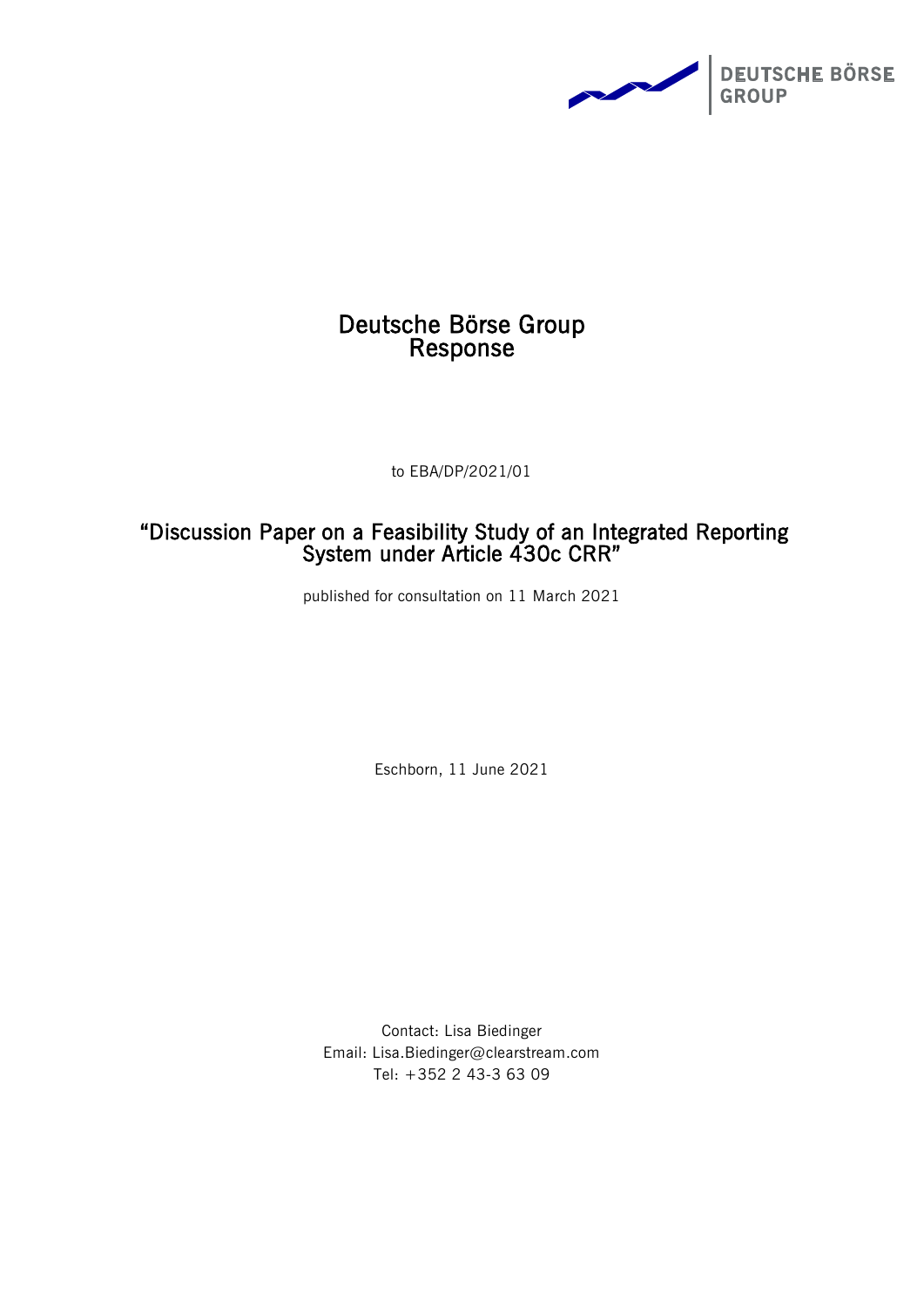## A. Introduction

Deutsche Börse Group ("DBG") welcomes the opportunity to comment on EBA's Discussion Paper on a "Feasibility Study of an Integrated Reporting System under Article 430c CRR"– EBA/DP/2021/01– issued on 11 March 2021 (in the following referred to as "Discussion Paper").

DBG is operating in the area of financial markets along the complete chain of trading, clearing, settlement and custody for securities, derivatives and other financial instruments and as such acts as a provider of regulated Financial Market Infrastructures ("FMI").

Within DBG, according to applicable national law, the following four legal entities are in scope of the European Capital Requirements Regulation ("CRR"): Eurex Clearing AG, located in Germany, classifies as credit institution and is one of the leading European Central Counterparties ("CCP"), Clearstream Holding AG ("CH"), located in Germany and acting as a pure financial holding company for, among others, Clearstream Banking AG, located in Germany, and Clearstream Banking S.A., located in Luxembourg. classifying as credit institutions acting as (I)CSDs Clearstream Group with CH as superordinate company is supervised on a consolidated level as a financial holding group.Moreover, several other entities of DBG classify as investment firm according to point (22) of Article 4 (1) of the Regulation (EU) 2019/2033 (Investment Firm Regulation; "IFR") and are, together with the aforementioned credit institutions subject to dedicated supervisory reporting and data provision requirement.

The increase in regulatory reporting requirements poses major challenges to institutions in the financial industry, especially due to the heterogenic structure of institutions and different requirements of national supervisory and resolution authorities. DBG welcomes the options presented in the discussion paper and the resulting hoped-for cost savings and efficiency improvements.

Notwithstanding our general strong support of EBA's intention and the options outlined in the Discussion Paper, we would like to highlight that there should be further assessments on the solutions presented to the EBA regarding the reporting process, especially on infrastructure level, to further reduce the reporting costs. Moreover, we would like to emphasize that the standardization of data is the first step for using RegTech effectively and efficiently.

Following the structure of the Discussion Paper the document at hands outlines our comments and answers to dedicated questions raised in the Discussion Paper.

## B. Response to the questions for consultation

## 10.1 General questions

#### 1) Please explain which institutions you think should be considered by the Feasibility Study.

As described in 1.2.7, the focus of the Discussion Paper lies on credit institutions. Companies in the financial industry often have a large number of subsidiaries, which are, depending on their prudential classification, subject to dedicated supervisory reporting. Due to efficiency and consistency reasons, typically central departments are responsible for preparing and submitting the respective supervisory reports for the differently licensed companies of one group. To avoid potentially jeopardizing the target of streamlining the reporting process and increase efficiencies going forward EBA should broaden the scope of the feasibility study to include, for example, investment firms, financial holding companies,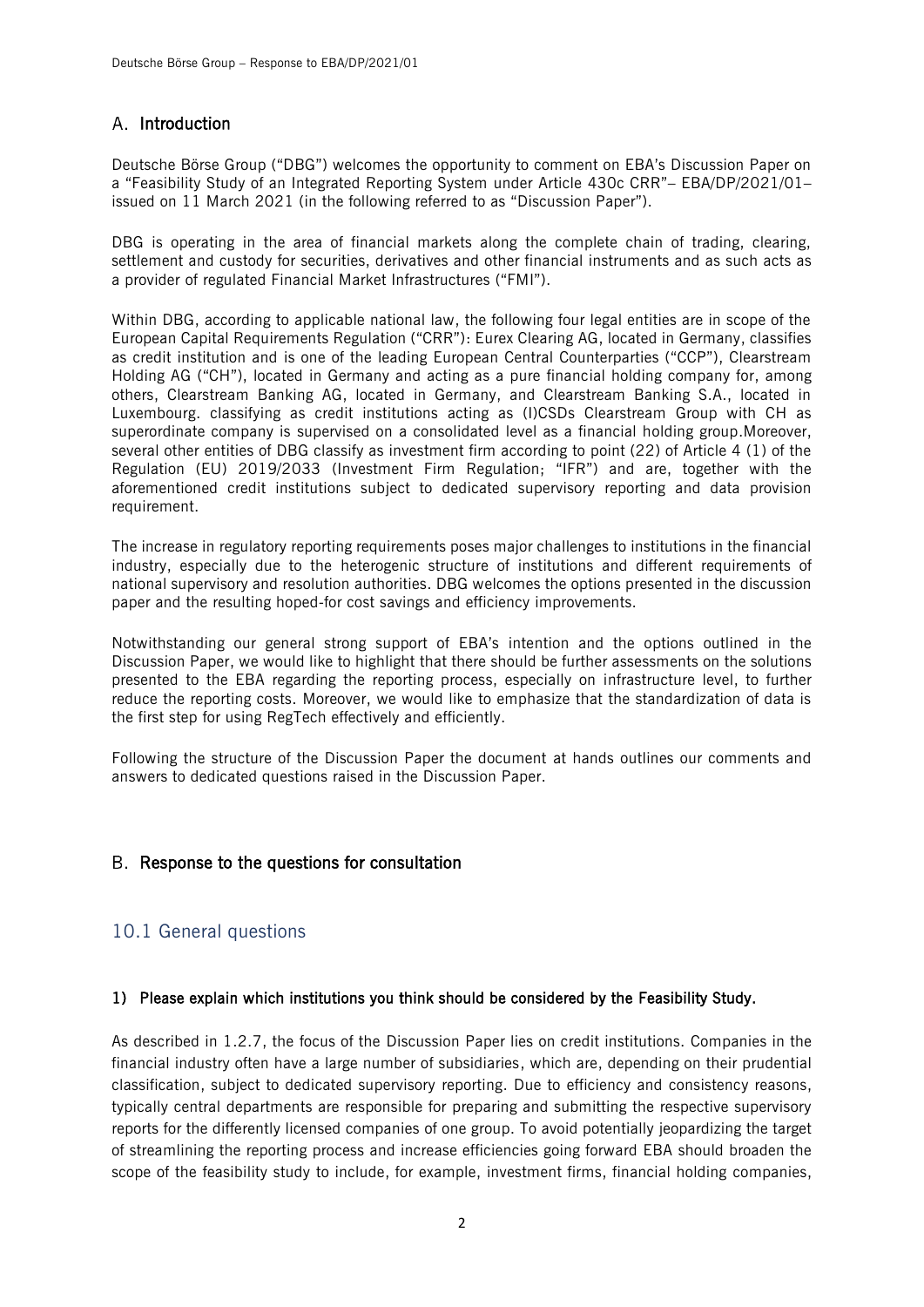central counterparties, central securities depositories as well as any other prudentially supervised entities. Moreover, we would like to emphasise, that EBA should particularly consider, that entities, classifying as credit institutions or investment firms, often fall under a set of different prudential requirements, resulting from different European as well as national legislations. We would welcome EBA considering at least the different European legislation simultaneously applicable to companies of the financial industry, e.g. reporting requirements resulting not only from CRR and IFR but also Directive 2014/59/EU ("BRRD"), Directive 2014/65/EU ("MiFiD"), Regulation (EU) No. 600/2014 ("MiFiR"), Regulation (EU) 909/2014 ("CSDR") and Regulation (EU) 648/2012 ("EMIR"). Otherwise, instead of streamlining the reporting process and increase efficiencies an integrated reporting approach only for a limited scope might increase fragmentation and complexity.

#### 2) Please explain which data collections you think should be considered by the Feasibility Study.

All data collections (prudential/resolution/statistical) should be considered to get the best possible overview and reliable feedback. Moreover, a broad scope of European prudential legislations should be covered by the feasibility study (s. our answer to Q1).

## 3) Do you consider that the issues identified, the options proposed and the assessment approach taken throughout the discussion paper are relevant and complete? If not, please explain.

Yes, considered complete and relevant.

We support the open approach of the discussion paper. However, it should be pointed out which relevant regulatory bases are being considered. In addition to being classified as a credit institution, entities can simultaneously also be classified as central counterparty in accordance to Article 14 EMIR institution or CSD in accordance with Article 16 and 54 CSDR.

## 4) What do you perceive as the key obstacles and operational challenges to develop an integrated Reporting Framework (for your institution)?

|                                      | Not relevant | Somewhat<br>relevant | Relevant | Highly<br>relevant |
|--------------------------------------|--------------|----------------------|----------|--------------------|
| Training / additional staff (skills) |              |                      | Χ        |                    |
| IT changes                           |              |                      | x        |                    |
| Changes in processes                 |              |                      |          |                    |
| Changes needed in the context of     |              |                      | Χ        |                    |
| other counterparties / thirdparty    |              |                      |          |                    |
| providers                            |              |                      |          |                    |
| Time required to find new solutions  |              |                      |          | x                  |
| Other (please specify)               |              |                      |          |                    |

## 10.2 Section 2. Stocktake

5) Do you confirm the findings presented in the stocktake? If you have additional information, please provide more specific details about the amount of data collected.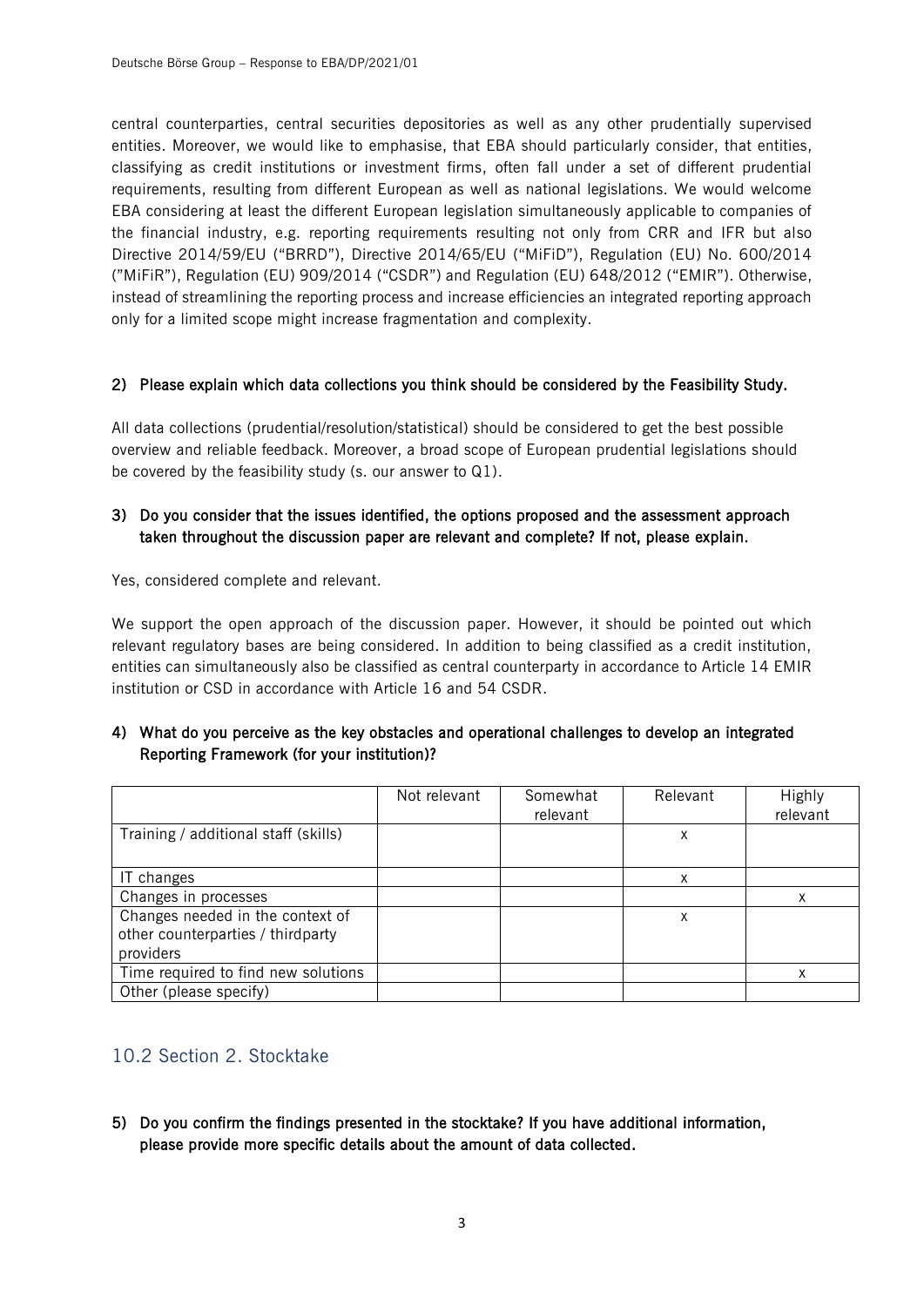# 10.3 Section 3. Reporting process

## 6) Do you agree on the holistic approach used and the assessment done for the integration assessment (different steps of the reporting process chain and different levels of integration?)

|                            | Highly<br>agree | Agree | Somewhat<br>agree  | Don't agree | Comments | What solutions<br>should the EBA<br>investigate in<br>these areas that<br>could help to<br>reduce reporting<br>costs?                                                                                                                              |
|----------------------------|-----------------|-------|--------------------|-------------|----------|----------------------------------------------------------------------------------------------------------------------------------------------------------------------------------------------------------------------------------------------------|
| Data<br>Dictionary         |                 |       |                    |             |          |                                                                                                                                                                                                                                                    |
| Semantic<br>level          | X               |       |                    |             |          |                                                                                                                                                                                                                                                    |
| Syntactic<br>level         | $\mathsf X$     |       |                    |             |          |                                                                                                                                                                                                                                                    |
| Infrastructu<br>re level   |                 | X     |                    |             |          | Correlation<br>between<br>semantic/syntacti<br>c level and<br>Infrastructure<br>level - Integrated<br>implementation of<br>all 3 levels for<br>more efficient<br>spending                                                                          |
| Data<br>collection         |                 |       |                    |             |          |                                                                                                                                                                                                                                                    |
| Semantic<br>level          | $\mathsf X$     |       |                    |             |          |                                                                                                                                                                                                                                                    |
| Syntactic<br>level         | X               |       |                    |             |          |                                                                                                                                                                                                                                                    |
| Infrastructu<br>re level   |                 |       | $\pmb{\mathsf{X}}$ |             |          | Under estimation<br>of efforts with<br>regard to<br>adjustments in<br>source systems<br>and interfaces -><br>more flexibility<br>regarding the use<br>of different<br>infrastructure<br>systems<br>considering<br>heterogeneous IT<br>environments |
| Data<br>transformati<br>on |                 |       |                    |             |          |                                                                                                                                                                                                                                                    |
| Semantic<br>level          | X               |       |                    |             |          |                                                                                                                                                                                                                                                    |
| Syntactic<br>level         | X               |       |                    |             |          |                                                                                                                                                                                                                                                    |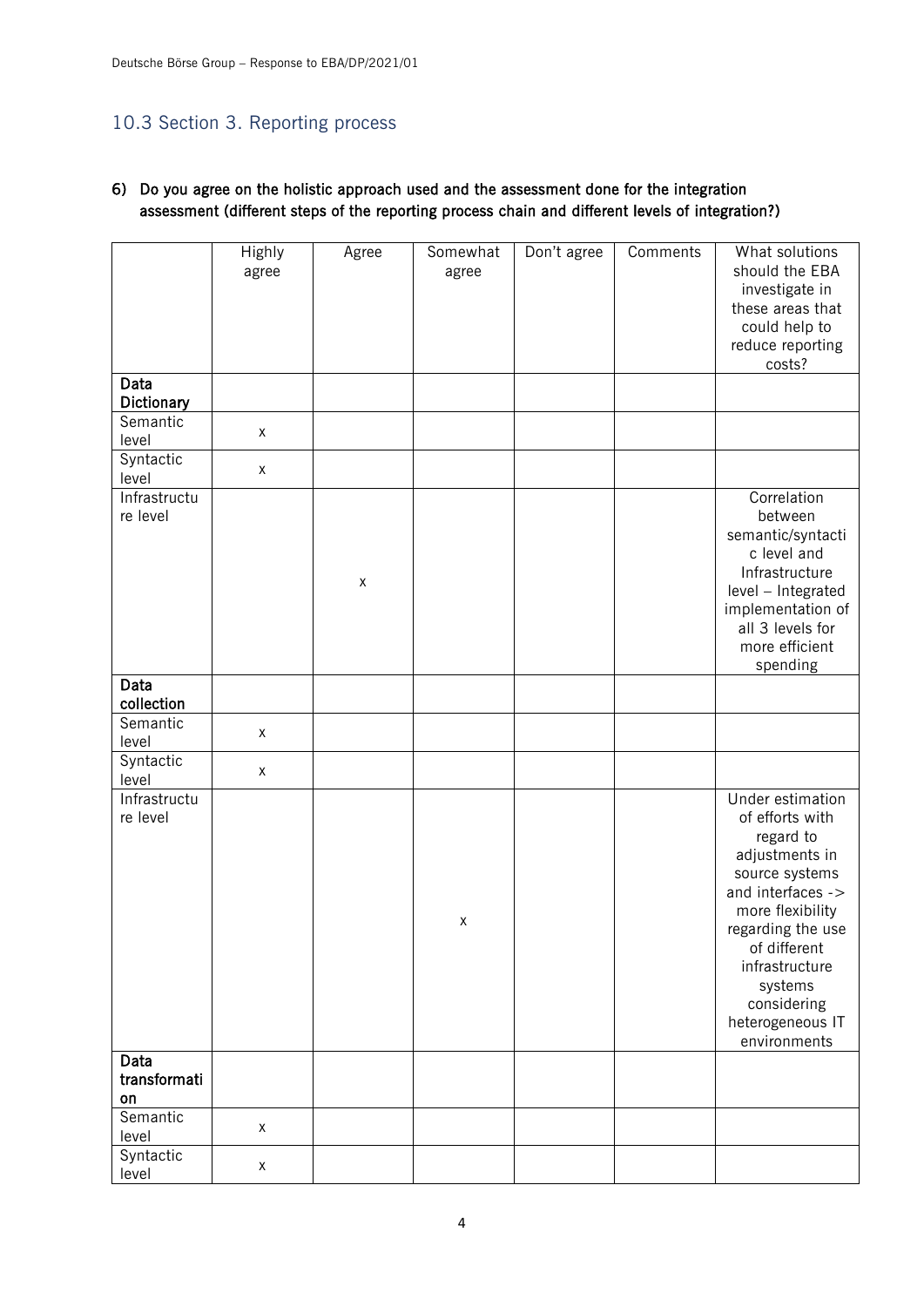| Infrastructu<br>re level | X |  |  |                                                               |
|--------------------------|---|--|--|---------------------------------------------------------------|
| Data<br>exploration      |   |  |  |                                                               |
| Semantic<br>level        | X |  |  |                                                               |
| Syntactic<br>level       | Χ |  |  |                                                               |
| Infrastructu<br>re level | X |  |  | Integration of<br>internal systems<br>to reduce sunk<br>costs |

## 7) Please specify any further costs or benefits you envisage related to the different stages of the reporting process chain:

| Reporting<br>process stages | Comments on the<br>costs and benefits<br>already identified | Agree | <b>Additional costs</b><br>identified | <b>Additional benefits</b><br>identified |
|-----------------------------|-------------------------------------------------------------|-------|---------------------------------------|------------------------------------------|
| Data definition             | Accurate                                                    | Yes   |                                       |                                          |
| Data<br>collection          | Accurate                                                    | Yes   |                                       |                                          |
| Data<br>transformation      | Accurate                                                    | Yes   |                                       |                                          |
| Data<br>exploration         | Accurate                                                    | Yes   |                                       |                                          |

## 10.4 Section 4. Data dictionary

#### 8) Do you use one or more data dictionaries in your compliance and reporting processes?

Within DBG, multiple data dictionaries are used.

## 9) What are the characteristics you think a data dictionary should have? Do you agree with the one referred to in this document? Do you think any characteristic is missing or should not be included?

DBG agrees on the proposed characteristics of the data dictionary. It should be emphasized that the specified data is initially covered at a high level and that updates are provided in a timely manner in the event of extensions. Furthermore, understandable language, simple vocabulary and a central place for data would be preferable.

#### 10) What is the role you think the data dictionary can have in regulatory compliance and reporting?

It creates a common understanding and ensures a high-quality standard.

#### 11) How would a standard data dictionary help institution to improve the processes of: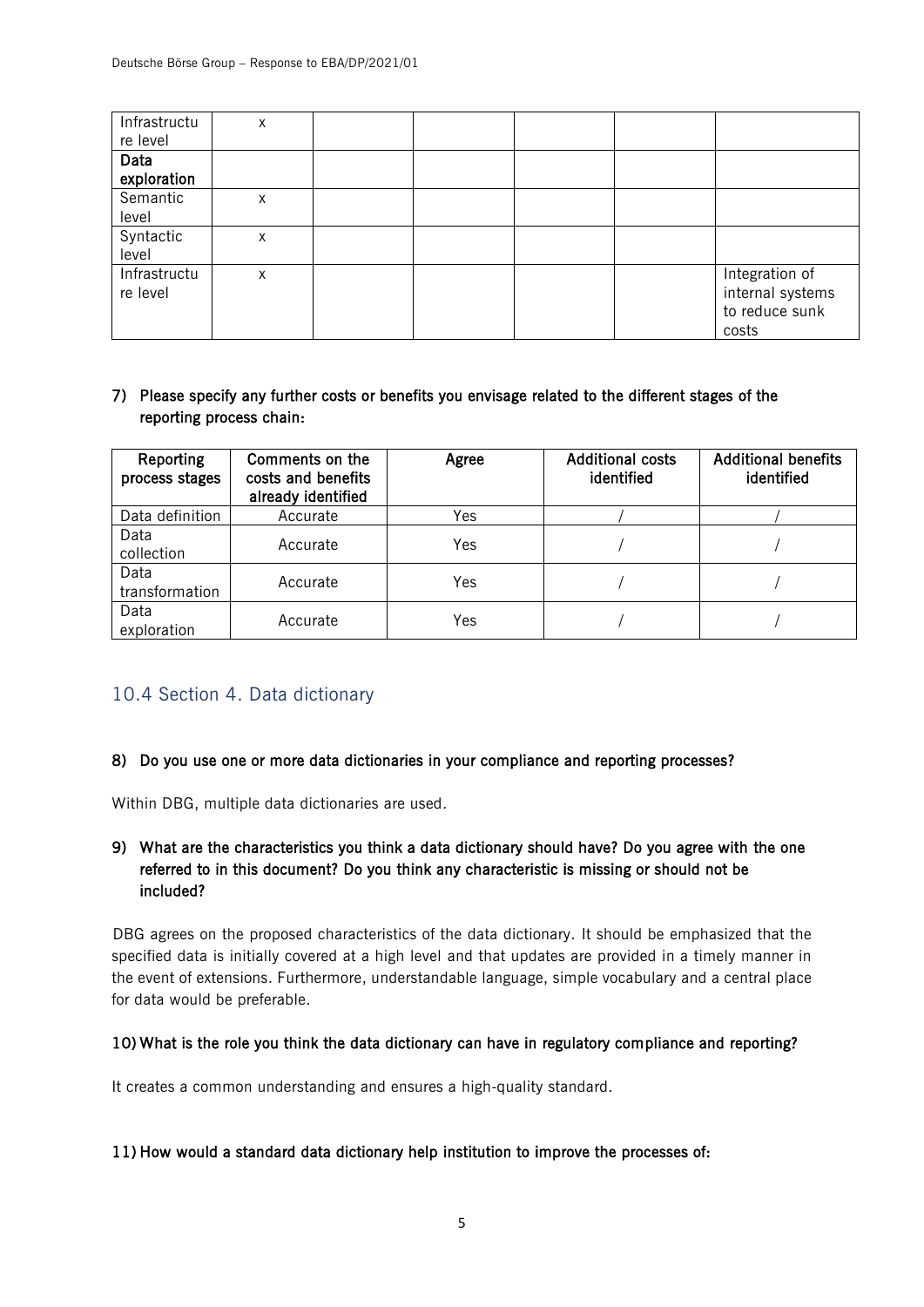|                    | Significantly | Moderately   | Low | Please explain how:                 |
|--------------------|---------------|--------------|-----|-------------------------------------|
| Understandin       | X             |              |     | Easily accessible; Using simple and |
| g reporting        |               |              |     | clear language and vocabulary to    |
| regulation         |               |              |     | avoid content misunderstandings or  |
|                    |               |              |     | misinterpretations                  |
| Extracting         |               | X            |     | Reduced internal effort due to      |
| data from          |               |              |     | consolidated IT system              |
| internal           |               |              |     |                                     |
| system             |               |              |     |                                     |
| Processing         | $\mathsf{x}$  |              |     | Increases comparability of data due |
| data               |               |              |     | to reconciliation                   |
| (including<br>data |               |              |     |                                     |
| reconciliation     |               |              |     |                                     |
| before             |               |              |     |                                     |
| reporting)         |               |              |     |                                     |
| Exchanging         |               | $\mathsf{x}$ |     | One central environment for the     |
| data and           |               |              |     | exchange execution                  |
| monitoring         |               |              |     |                                     |
| regulators'        |               |              |     |                                     |
| feedback           |               |              |     |                                     |
| Exploring          | X             |              |     | Standardised rules and regulations  |
| regulatory         |               |              |     |                                     |
| data               |               |              |     |                                     |
| Preparing          | X             |              |     | Key controls and quality checks     |
| regulatory         |               |              |     |                                     |
| disclosure         |               |              |     |                                     |
| compliance.        |               |              |     |                                     |
| Other              |               | $\mathsf{x}$ |     | Content of data dictionary might be |
| processes of       |               |              |     | used for other processes -> further |
| institutions       |               |              |     | standardization within groups       |

## 12) How important is it for institutions to have a unique and standard data dictionary for all regulatory data with the aim of ensuring consistent use across the supervisory, resolution and statistical reporting?

#### b) important

Especially with regard to the increasing regulation (and reporting requirements), it is very important for institutions to have a standardised data dictionary available.

## 13) How much would it cost to move to a unique regulatory data dictionary?

- b) Moderately costly
- 14) How much cost reduction is expected by integrating the national regulatory reporting together with the harmonised reporting regulation into a unique data dictionary?
- b) Moderate cost reductions
- 15) How much cost reduction is expected by integrating ad hoc regulatory reporting with harmonised regulation into a unique data dictionary?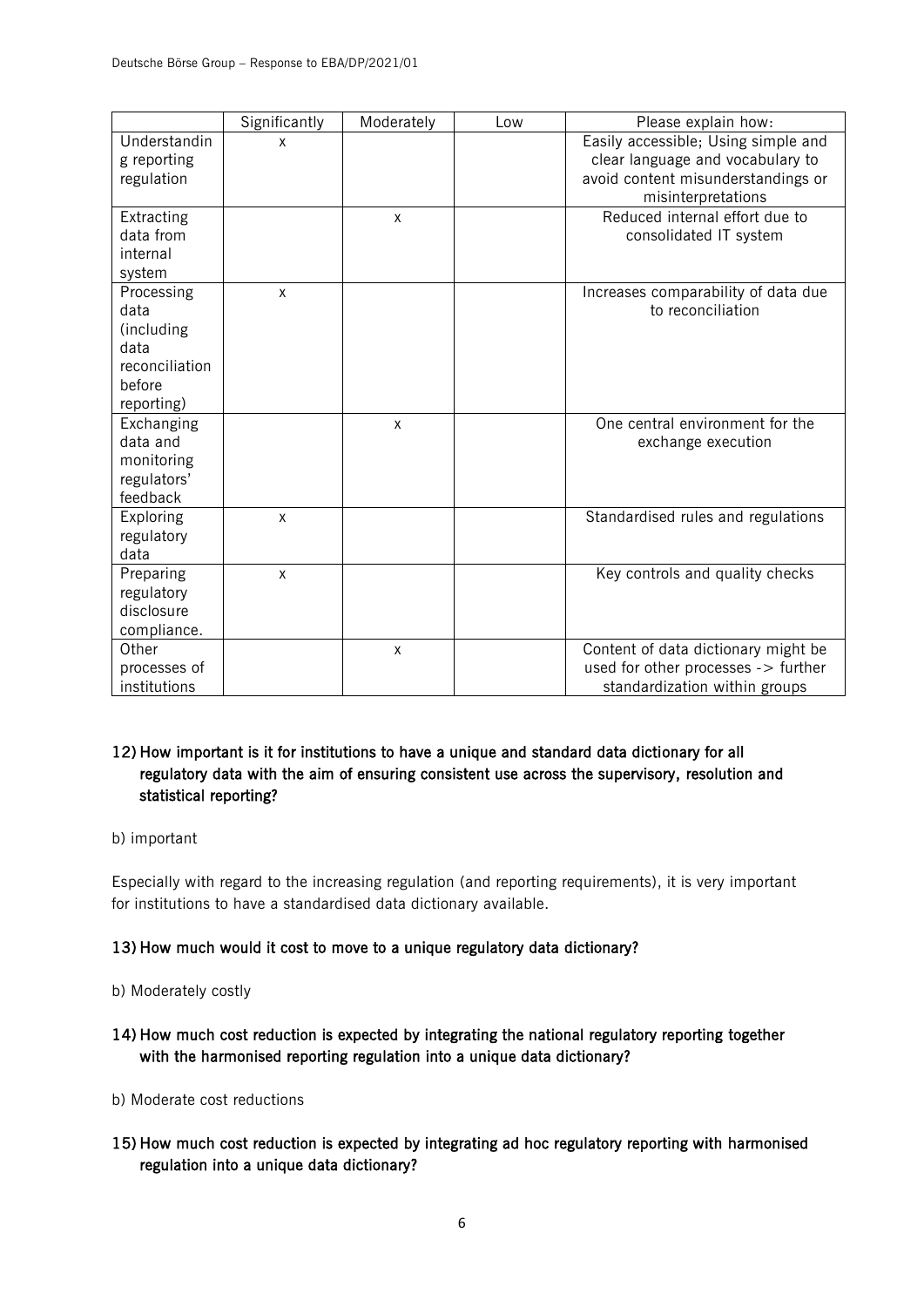#### b) Moderate cost reductions

## 16) Do you agree with the costs and benefits highlighted in the chapter? Do you see other costs and benefits when implementing a standard data dictionary?

DBG agrees with cost-benefits analysis for the data dictionary.

## 10.5 Section 4.6 Data granularity

## 17) What would be the implication of granular data reporting on the institutions' compliance with BCBS 239 (also in the context of the options presented)?

NA

### 18) For which reporting areas (prudential, statistical and resolution or modules/parts of these areas) may the use of granular data present a solution? (multiple choices)

a) statistical

It is reasonable to continue the approach to use more granular data for statistical purposes as already being discussed<sup>1</sup>. With regard to granularity for prudential and resolution data, increased granularity is to be advocated under the premise that a clear responsibility between competent authorities and supervised entities for the aggregation of data is defined.

19) Which of the options regarding the granularity of the possible future integrated reporting do you think is feasible (given the challenges and constraints highlighted in the discussion paper and possibly others) and preferable for you? What are the main challenges and possible solutions to consider? Please rank potential challenges in ascending order (i.e. starting with the most challenging item in your view).

|                              | Significantly | Moderately | Low | Please explain how:                                                                                                                                                 |
|------------------------------|---------------|------------|-----|---------------------------------------------------------------------------------------------------------------------------------------------------------------------|
| Option 1                     |               | x          |     | Challenge: Potential data<br>duplications, creation of common<br>data dictionary.<br>Possible solution: Clear and complete<br>data dictionary to avoid duplications |
| Option 2                     | X             |            |     | Challenge: Human resources.<br>Potential solution: Specific training<br>sessions to staff                                                                           |
| Option 3                     |               |            | X   | Challenge: More complex processes,<br>which could become more time-<br>consuming                                                                                    |
| Others,<br>please<br>specify |               |            |     |                                                                                                                                                                     |

<sup>1</sup> https://www.ecb.europa.eu/pub/pdf/other/ecb.escbirefoverview202011~ebb404b7b6.en.pdf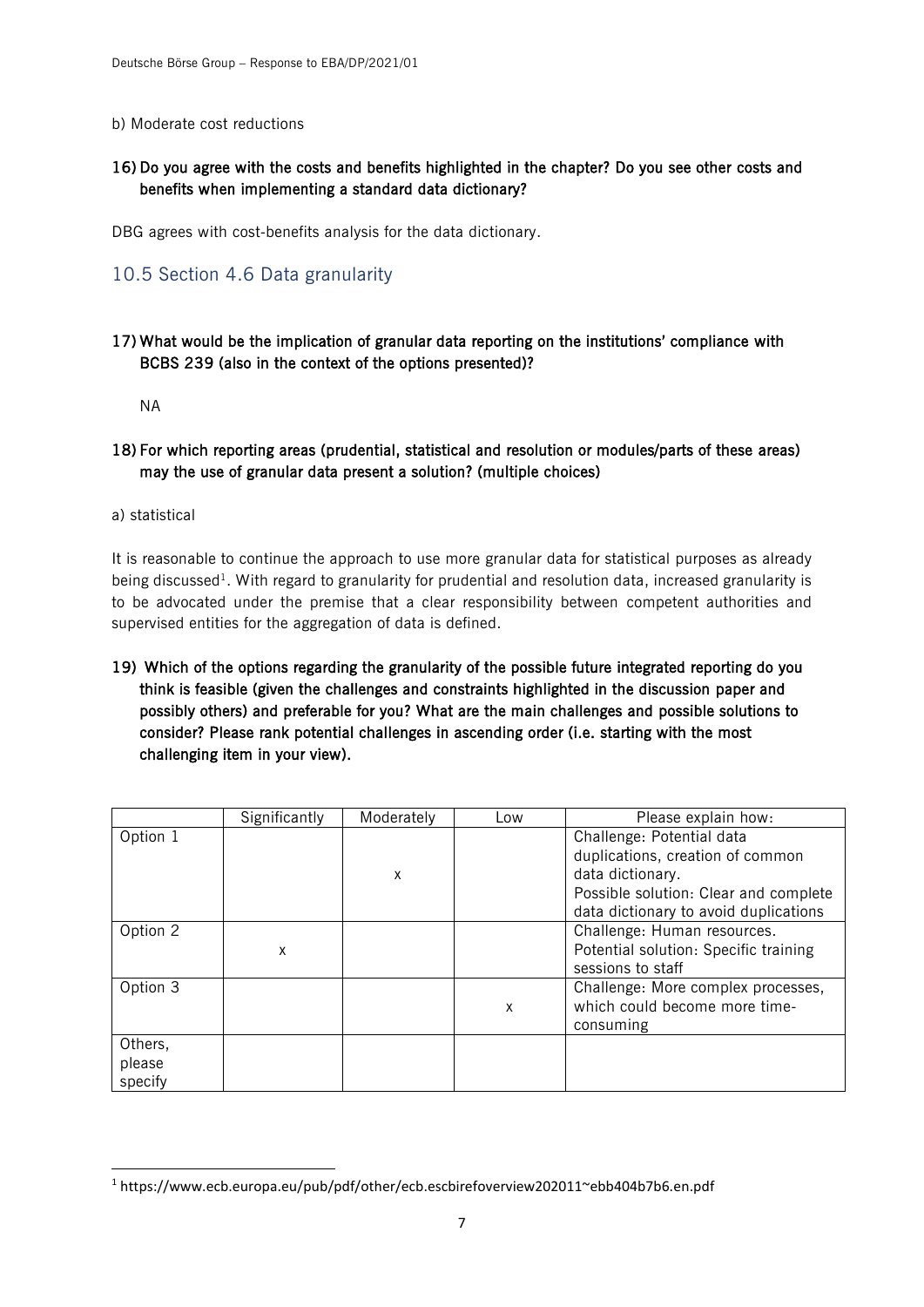## 20) In case of Option 2, please specify how should the granular collection layer be designed to your best advantage (and benefit of reporting more granularly)?

A central data warehouse, where the collection layer is stored would be on our best advantage.

## 21) What are the main benefits and costs of implementing the option considered feasible and preferable by you from Question 19?

| <b>Costs</b>              | Highly (1) | Medium (2) | Low $(3)$ | No costs (4) |
|---------------------------|------------|------------|-----------|--------------|
| Collection/compilation of |            |            |           |              |
| the granular data         |            | X          |           |              |
| Additional aggregate      |            |            |           |              |
| calculations due to       |            |            | Χ         |              |
| feedback loops and        |            |            |           |              |
| anchor values             |            |            |           |              |
| Costs of setting up a     |            |            |           |              |
| common set of             |            | X          |           |              |
| transformations           |            |            |           |              |
| Costs of executing the    |            |            |           |              |
| common set of             |            |            | Χ         |              |
| transformations           |            |            |           |              |
| Costs of maintaining a    |            |            |           |              |
| common set of             |            | X          |           |              |
| transformations           |            |            |           |              |
| IT resources              | X          |            |           |              |
| Human resources           | X          |            |           |              |
| complexity of the         |            |            |           |              |
| regulatory reporting      |            | X          |           |              |
| requirements              |            |            |           |              |
| Data duplication          |            |            | X         |              |
| Other: please specify     |            |            |           |              |

| <b>Benefits</b>                                                  | Highly (1) | Medium (2) | Low(3) | No costs (4) |
|------------------------------------------------------------------|------------|------------|--------|--------------|
| Reducing the number of<br>resubmissions                          | X          |            |        |              |
| Less additional national<br>reporting requests                   |            | Χ          |        |              |
| Further crosscountry<br>harmonisation and<br>standardisation     | X          |            |        |              |
| Level playing field in the<br>application of the<br>requirements |            | Χ          |        |              |
| Simplification of the<br>internal reporting<br>process           |            | X          |        |              |
| Reduce data<br>duplications                                      |            | Χ          |        |              |
| Complexity of the<br>reporting requirements                      |            | X          |        |              |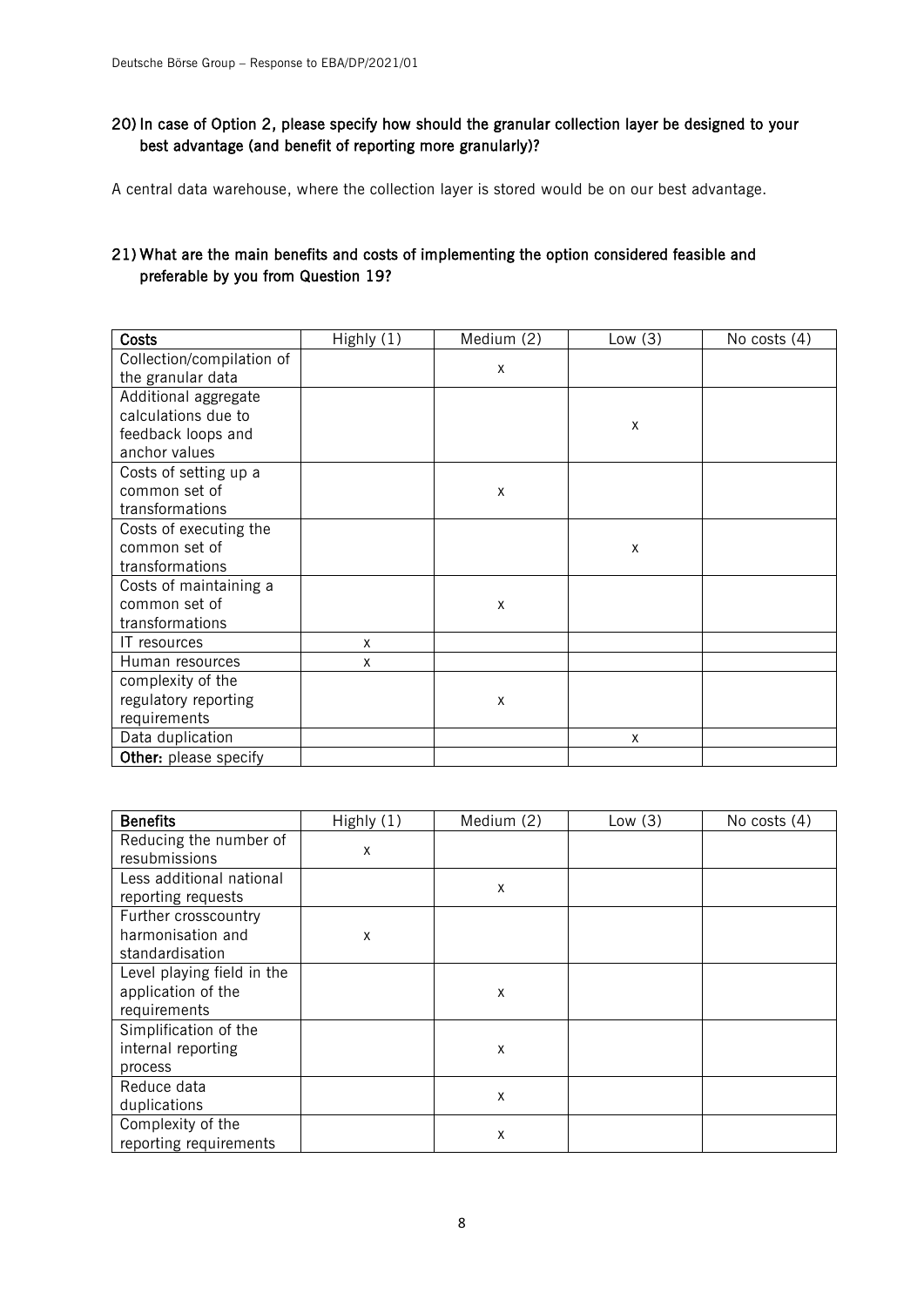## 22) What possible aspects related to the design of the option (Question 19) would make the

#### costs for this option higher than the benefits and therefore not worth implementing?

Increased Human Resources and IT costs could negate the potential benefits.

## 23) If transformations are to be defined (as depicted in Option 2 or Option 3), who should be responsible for their definition (e.g. who takes responsibility for their correctness) and their execution?

c) Authorities and reporting institutions jointly

Authorities and reporting institutions jointly should be responsible for taking responsibility and correctness. It would be welcome if the NCA's could agree on the proposed options "feedback loop" and "anchor values" in order to avoid different process structures for institutions operating across Europe.

## 24) If transformations are defined under different scenarios with respect to responsibilities, what are the major implications to the possibility of defining a more granular collection layer from a cost and benefit perspective also considering some of the challenges depicted in the paper (technical and legal, e.g. institutions need to remain responsible for all the data).

| Responsibility for<br>defining transformations    | Costs                     | <b>Benefits</b>                                                                                  | Challenges                                 | Design<br>options/solutions |
|---------------------------------------------------|---------------------------|--------------------------------------------------------------------------------------------------|--------------------------------------------|-----------------------------|
| Authorities                                       |                           | No room for<br>variations and<br>too much input<br>from companies,<br>increased<br>comparability | Increased<br>requests,<br>complexity       |                             |
| Reporting institutions                            | Additional staff<br>costs |                                                                                                  |                                            |                             |
| Jointly authorities and<br>reporting institutions |                           |                                                                                                  | Clear definition<br>οt<br>responsibilities |                             |
| Transformations are not<br>binding                |                           |                                                                                                  |                                            |                             |

#### 25) How should the transformations be in terms of formalisation and readiness for digital processes?

a) Harmonised and standardised, ready to be implemented by digital processes (fixed)

#### 26) How could some of the challenges highlighted for defining transformations be overcome?

| Manual adjustments              | Increased level of automation                                      |
|---------------------------------|--------------------------------------------------------------------|
| Consolidated/individual figures | Define scope of manual adjustments in a manner that enables to get |
|                                 | back to the granular data used                                     |
| Different valuations            | Set rules how to valuate                                           |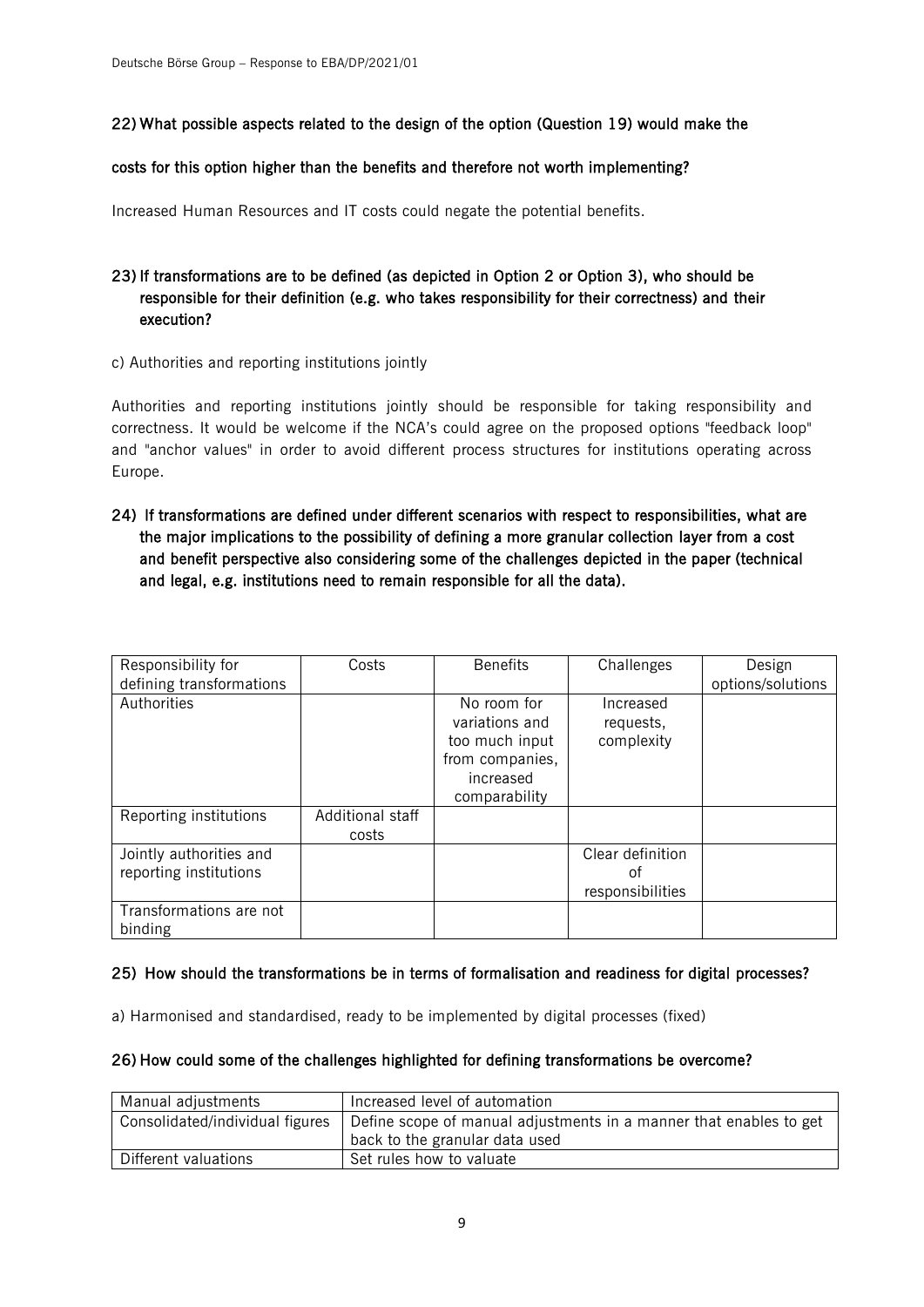| Principle-based rules | Apply specific concepts in a way that different valuations do not have |
|-----------------------|------------------------------------------------------------------------|
|                       | I to be done for every contract                                        |
| Legal aspects         | Check scope for changing framework and see what can be done            |
| Other                 |                                                                        |

#### 27) What kind of data should be part of the feedback loops?

As a first step, all data after the collection process step should be considered as relevant for the feedback loops. In a second step, in collaboration with the NCA's the data should be defined and readjusted in case of changing demands from the NCA's.

## 28) What other areas should the feasibility study investigate in terms of granularity and transformation rules?

NA

## 10.6 Section 5. Central data collection point

## 29) Is your institution reporting to different authorities in your home country?

a) Yes

#### 30) Is your institution reporting to other authorities in host countries?

a) Yes

Please comment: What problems arise from reporting to different authorities?

We receive similar requests from the NCA's, but different templates. A lack of harmonization can be observed in similar requests, which leads to inefficiencies.

#### 31) Are you using one or more data dictionaries for reporting? How?

b) Multiple dictionaries

Please comment: how are you making use of them?

The dictionaries are grouped by supervisory/financial reporting and statistical reporting

## 32) Are you using the same or different formats for prudential/resolution reporting and for statistical reporting?

- a) The same format
- 33) How important would it be, for your institution, to have access to a CDCP for all prudential, resolution and statistical reports? Why?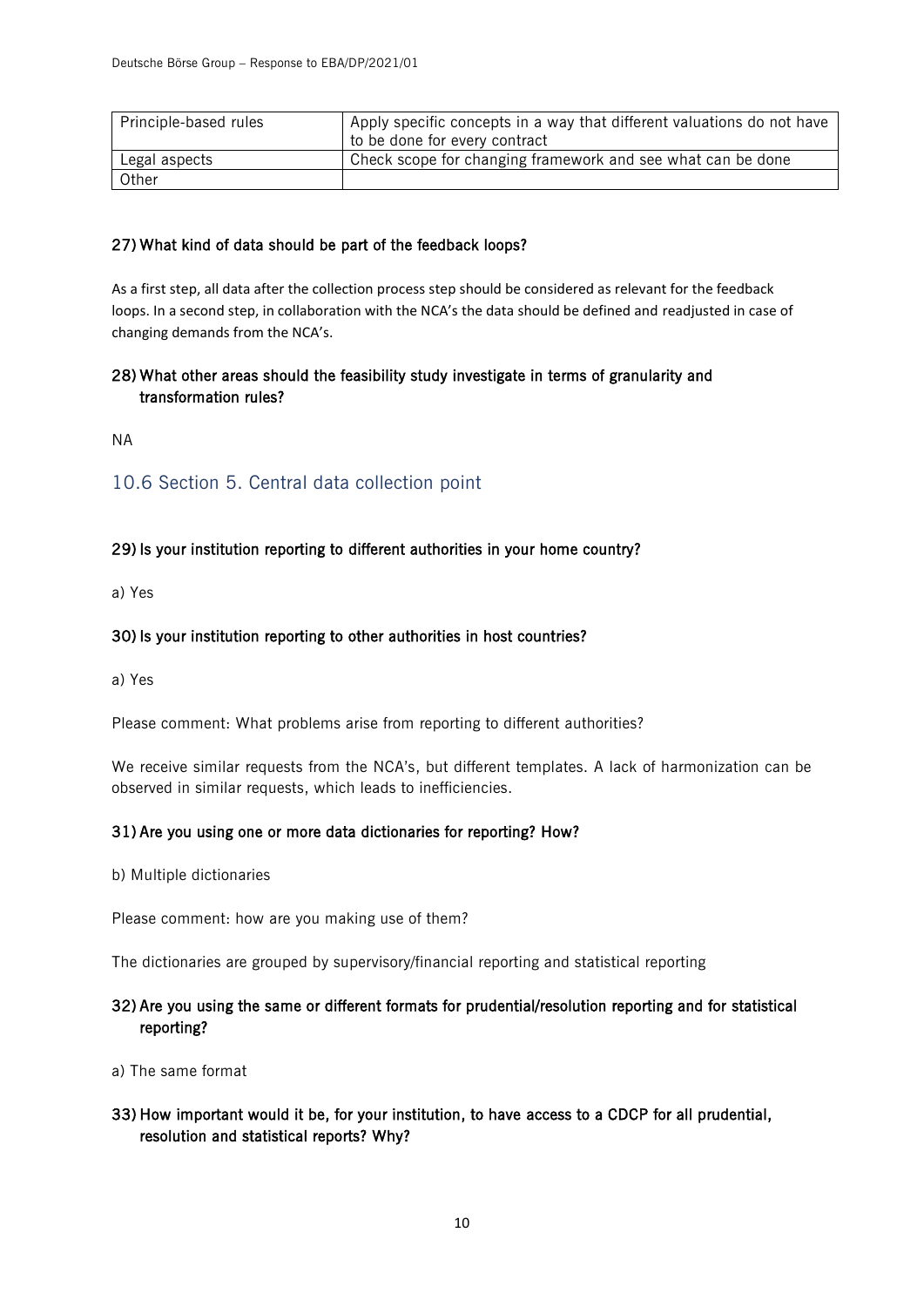a) Very important, as there is only one central database accessible for everyone. It makes reconciliations easier and faster

#### 34) What should be, in your view, the main characteristics of a CDCP?

- Create consistency
- Comprehensive
- Supportive

#### 35) What would you think could be the challenges, costs and benefits of changing to a CDCP?

| System Design                 | Costs                             | <b>Benefits</b>       | Challenges                                             |
|-------------------------------|-----------------------------------|-----------------------|--------------------------------------------------------|
| Sequential integration        | Reconciliation and<br>maintenance | Independent set up    | Limited information exchange<br>between authorities    |
| Point-to-point<br>integration | Integration costs                 | Shareable data        | High number of parties involved                        |
| Service-bus integration       |                                   | Central access        | Inefficient data usage across<br>different data points |
| Hub-and-spoke                 | Implementation                    | No duplication,       | Different solutions (no                                |
| integration                   | costs                             | central data register | standardisation)                                       |
| Centralised system            | Less flexible for new             | Harmonisation         | Removing local systems                                 |
|                               | requirements                      |                       |                                                        |
| Distributed system            | Implementation                    | Harmonisation         | Transition local to distributed                        |
|                               | costs                             |                       | system                                                 |

#### 36) What solutions could the EBA investigate that would reduce costs?

| Aspect        | Proposed solutions for the EBA to investigate to reduce costs |  |
|---------------|---------------------------------------------------------------|--|
| Architectures | Stages process for implementation                             |  |

## 10.7 Section 6. Private-public collaboration/cost-sharing

#### 37) Would the industry be prepared to bear the costs of integrated reporting?

b) Yes, to a limited extent.

In order to bear the costs of the introduction of integrated reporting, a certain preparatory phase of the financial industry is required. A too fast roll-out could lead to significant costs on the side of the institutions.

38) Where (within the different elements discussed in the paper) do institutions and CAs see institutions' involvement and cost contribution as most valuable in the development of an integrated reporting framework? ( $0=$  not valuable at all,  $1=$  valuable to a degree,  $2=$  valuable,  $3=$  highly valuable)

(Please number according to the perceived value)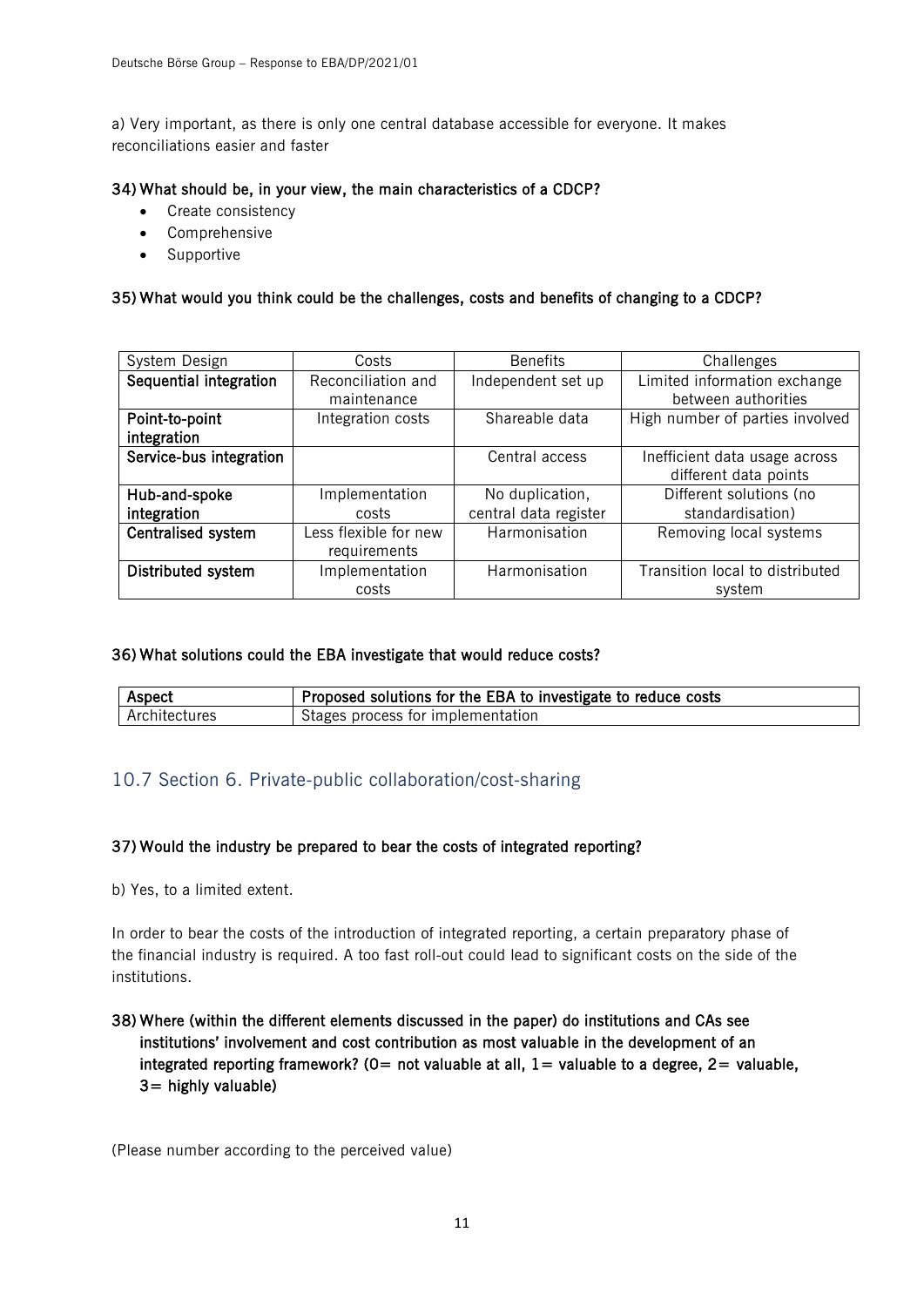| Aspect              | Involvement    | Cost contribution | Please provide details on how<br>and why                                                                                                  |
|---------------------|----------------|-------------------|-------------------------------------------------------------------------------------------------------------------------------------------|
| Data definition     | 1              | $\Omega$          | CA should provide clear<br>definitions to avoid potential<br>misinterpretation or diverging<br>understanding by institutions              |
| Data collection     | $\mathbf 1$    | $\overline{2}$    | Institutions might need to<br>adapt their systems                                                                                         |
| Data transformation | $\overline{c}$ | $\overline{2}$    | Benefit for institutions to<br>have harmonized data                                                                                       |
| Data exploration    | 2              |                   | Creates consistency                                                                                                                       |
| Data dictionary     | 3              | 3                 | Consistency, and<br>comprehension for all<br>institutions                                                                                 |
| Granularity         | $\overline{2}$ | $\overline{2}$    | Define common<br>understanding for data<br>reported                                                                                       |
| Architectures       | 3              | 3                 | Shows to what extent<br>institutions are able and want<br>to contribute, costs are<br>limited to what institutions<br>are able to provide |
| Governance          | $\Omega$       | $\overline{0}$    | CA need to ensure                                                                                                                         |
| Other               |                |                   |                                                                                                                                           |

## 39) On a best effort basis, please include any monetary cost estimate you may be able to provide (% of operational costs) related to the implementation of an integrated reporting system for your institution.

1-2% of DBG budget

## 10.8 Section 7. Push vs Pull approach

#### 40) Would you prefer the future integrated reporting system to be based on:

c) A mixed (pull and push) approach

## 41) What would be the main advantages and disadvantages to consider or/and what would be the main challenges to consider and what would be the possible design options (from both a technical and process perspective)?

| Approach | Costs                    | <b>Benefits</b>      | Design options/solutions    |
|----------|--------------------------|----------------------|-----------------------------|
| Pull     | Accesses to internal     | Data available all   |                             |
|          | repository,              | time                 |                             |
|          | reorganisation of        |                      |                             |
|          | internal data            |                      |                             |
|          | household                |                      |                             |
| Push     | Increased data           | Comparability of     | Technology to detect errors |
|          | integrity,               | values,              |                             |
|          | more difficult           | detection of changes |                             |
|          | identification of errors |                      |                             |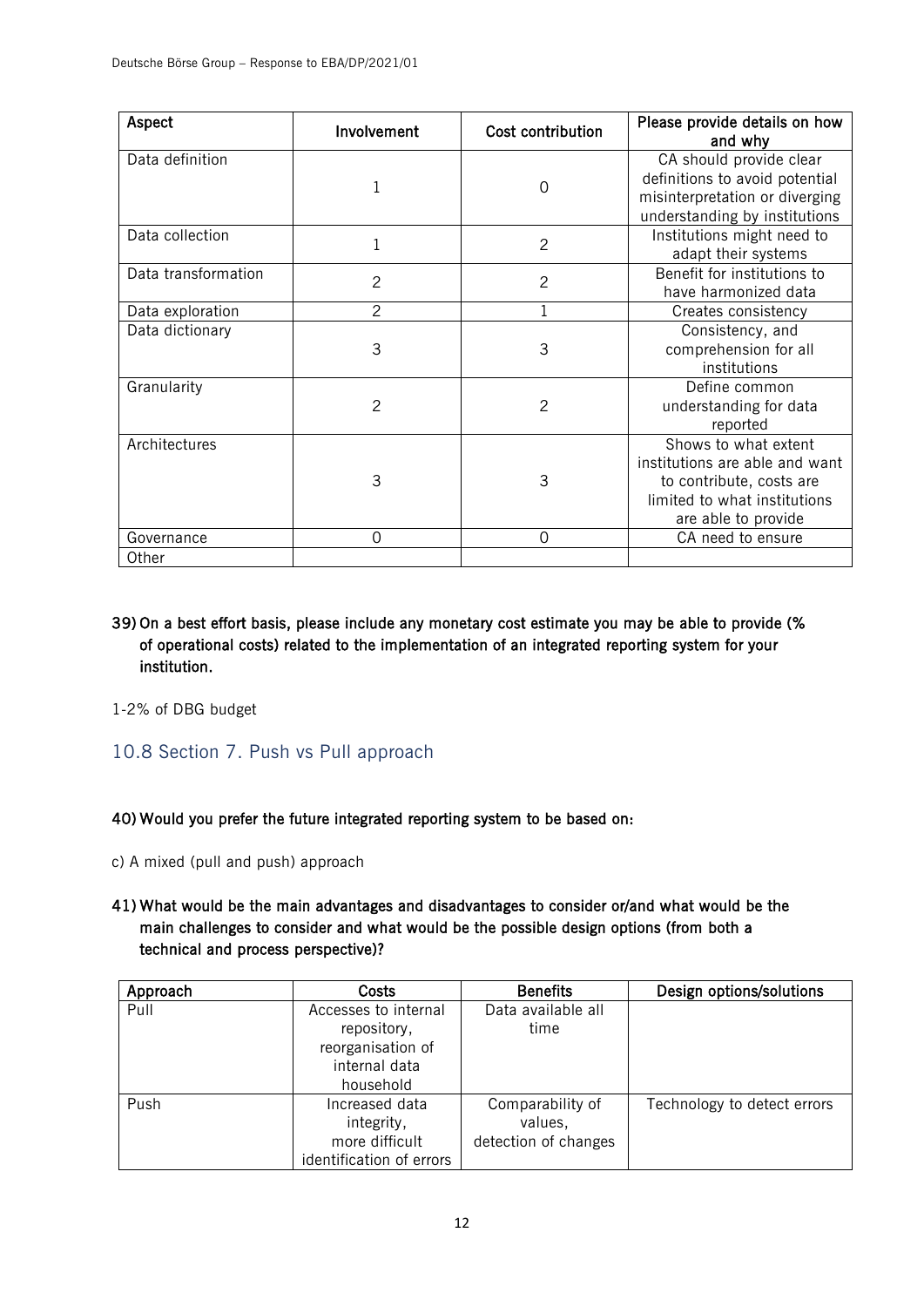| Mixed | More complex due to    | Suitable approach for | Clear definition for |
|-------|------------------------|-----------------------|----------------------|
|       | split responsibilities | certain data,         | responsibilities     |
|       |                        | splits responsibility |                      |

## 10.9 Section 8. Governance

#### 42) Could you please specify any legal obstacles you would see related to the following?

|                                        | Obstacles/challenges      | Possible solutions         |
|----------------------------------------|---------------------------|----------------------------|
| Feasibility of the central data        | Outsourcing of some tasks | Adaption to requirements   |
| collection point                       |                           |                            |
| Collection and access to granular      | Different laws            |                            |
| data by authorities                    |                           |                            |
| The responsibility of the reporting    | Ensuring compliance       | Creation and definition of |
| institutions for the reported data, if |                           | master data                |
| the transformation of granular data    |                           |                            |
| is conducted by authorities (i.e. not  |                           |                            |
| the reporting institution)             |                           |                            |
| Other. Please specify:                 |                           |                            |

## 43) Do you agree with the suggested coordination mechanism for data requests? Do you see any benefits or disadvantages in this approach?

Yes.

Benefits: Ad hoc requests only have to be completed if data is not accessible in CDPC; clear definitions what is needed from the reporting institutions

44) Please specify how the agile coordination mechanism for coordination of data requests could be further simplified and how your proposed measures could enhance coordination and avoid data duplication?

NA

## 45) According to the reporting classification proposal included in Annex I: are there further reporting criteria to be taken into account under Category 3 reporting?

No

46) According to the reporting classification proposal included in Annex I: Do you agree with the proposed approach for non-recurring type of data Category 4?

Yes

47) What solutions could the EBA investigate that would reduce costs?